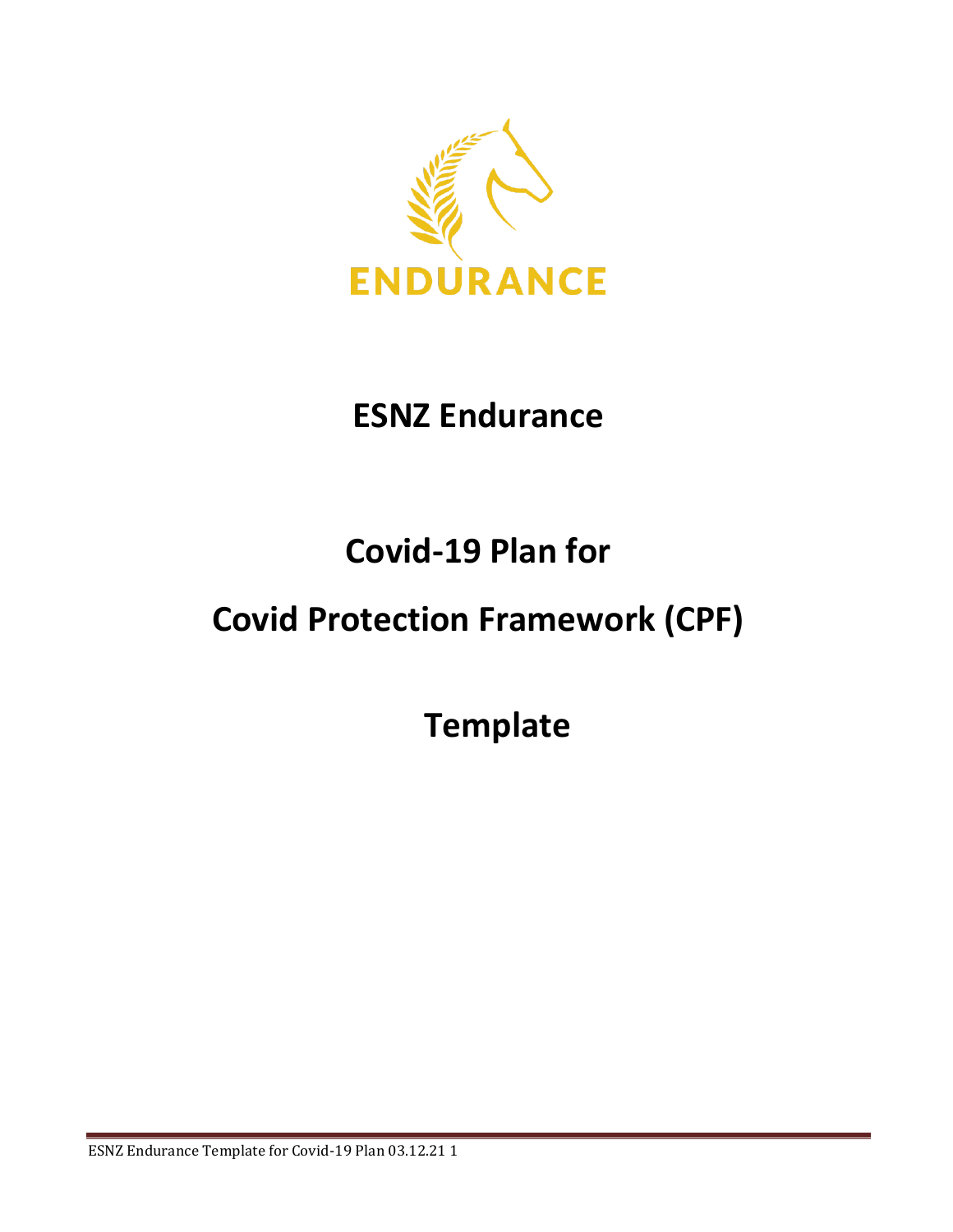## **Covid-19 Event Plan under Covid Protection Framework**

Refer to:

ESNZ Covid Protection Framework at<https://www.nzequestrian.org.nz/coronavirus-updates/>

Covid Plan to be submitted with the Event Schedule/Health and Safety Plan

| <b>Event Date</b>              | <b>Host Club</b>                                                                                                              | Venue         |              |
|--------------------------------|-------------------------------------------------------------------------------------------------------------------------------|---------------|--------------|
| 14-17 April 2022               | Ruahine Endurance Club<br>Apiti Domain                                                                                        |               |              |
| <b>Traffic Light</b>           | Check here if unsure of the traffic light setting for the venue:<br>https://covid19.govt.nz/traffic-lights/traffic-light-map/ |               |              |
| <b>Setting for Venue</b>       |                                                                                                                               |               |              |
|                                | <b>RED</b>                                                                                                                    | <b>ORANGE</b> | <b>GREEN</b> |
| <b>Vaccinated only</b>         | No longer applies (after 4 <sup>th</sup> April)                                                                               |               |              |
| <b>Unvaccinated</b><br>(open)  | No longer applies (after 4 <sup>th</sup> April)                                                                               |               |              |
|                                | Please highlight above what status and level your event will be running under                                                 |               |              |
|                                | Control Measures to Mitigate Risk - please use the corresponding box for the level<br>you are classed under for your event    |               |              |
| Number of<br><b>Attendees</b>  | $^{\sim}160$ total $^{\sim}65$ -70 riders                                                                                     |               |              |
| <b>Strappers</b>               | 40 strappers (not also riding)                                                                                                |               |              |
| Spectators                     | Est. 20                                                                                                                       |               |              |
| Officials and<br>Volunteers    | Est. 30                                                                                                                       |               |              |
| Entries and<br>Payment of Fees | Online                                                                                                                        |               |              |
| <b>Contact Tracing</b>         | QR code available and will be in several places<br>for scanning but reporting/tracing no longer<br>required.                  |               |              |
| Secretary's Office             | Mask required within indoor space                                                                                             |               |              |
| <b>Rider Bibs</b>              | Will be put out on tables in the pavilion for non-<br>contact transfer                                                        |               |              |
| Logbooks and Day<br>Vet Cards  | Will be put out on tables in the pavilion for non-<br>contact transfer                                                        |               |              |
| Parking                        | There is plenty of space for parking and<br>distancing                                                                        |               |              |
| Camping                        | There is plenty of space for camping and<br>distancing                                                                        |               |              |
| Vet Ring                       | Masks no longer required in outdoor spaces                                                                                    |               |              |
| <b>Physical Distancing</b>     | Masks to be worn when indoors if 2 m physical<br>distancing can not be maintained (except for                                 |               |              |